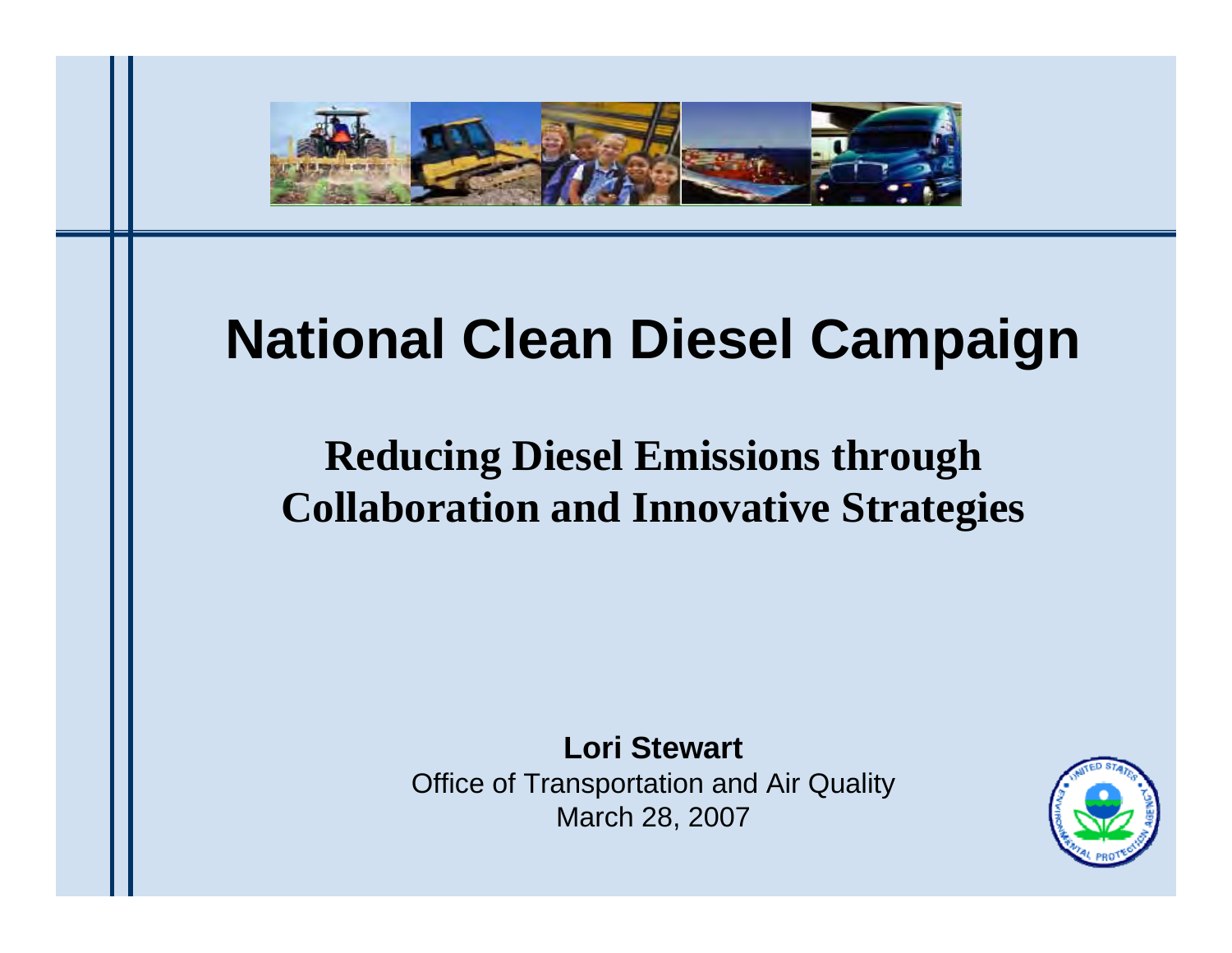## Phase I: SmartWay Upgrade Kit Example Fuel Savings Drive the Business Case

Example of a SmartWay Upgrade Kit for Long Haul Trucks:

| <b>Device</b>                                | Cost/Unit | <b>PM Reduction</b> | <b>NO<sub>x</sub></b> Reduction | FE/CO <sub>2</sub> Change |
|----------------------------------------------|-----------|---------------------|---------------------------------|---------------------------|
| <b>PM Filter</b>                             | \$5,000   | 90%                 | --                              | --                        |
| <b>Super Single Tires</b><br>w/ alum. wheels | \$5,600   | --                  | 4%                              | 4%                        |
| <b>Trailer Aero Kit</b>                      | \$2,400   | --                  | 5%                              | 5%                        |
| <b>Direct Fired</b><br><b>Heater</b>         | \$1,500   | --                  | 5%                              | 5%                        |
| <b>Totals:</b>                               | \$14,500  | 90%                 | 14%                             | 14%                       |

For a truck traveling 100,000 miles/year @ 6 mpg (16,667 gallons /year)

- Fuel savings: 2,333 gallons @ \$2.80/gallon <sup>Æ</sup> **\$6,532/year**
- Payback period: \$14,500 / \$6,532  $\rightarrow$  ~2 years
- or a 5 year loan @ 12% APR:

| <b>Monthly Fuel Savings:</b>    | \$530   |
|---------------------------------|---------|
| <b>Monthly Loan Payment:</b>    | (\$323) |
| <b>Monthly Cash for Driver:</b> | \$207   |